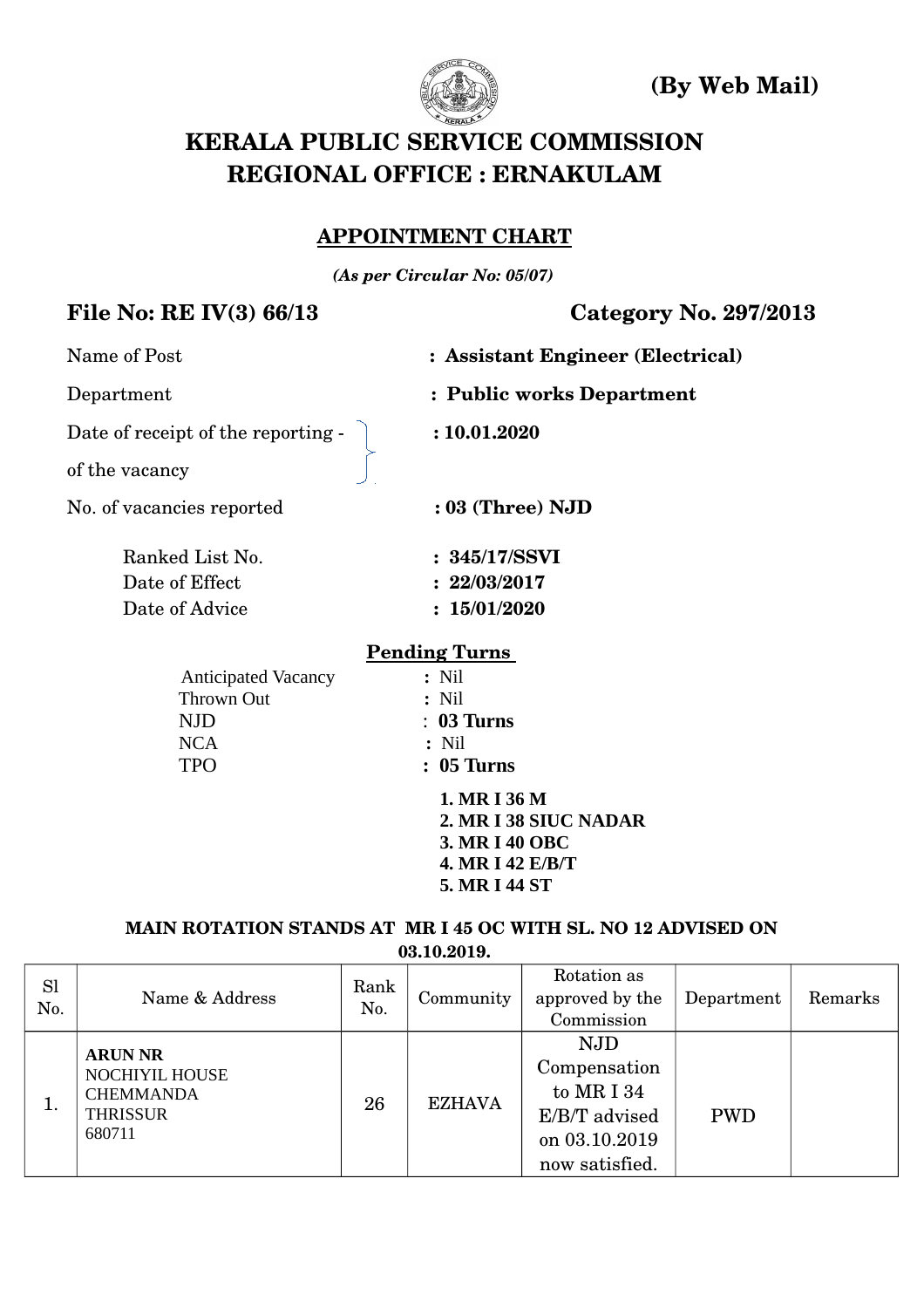| 2. | <b>JIYAD K</b><br>MAMPUZHAKKAL HOUSE<br><b>KAVANUR PO</b><br><b>MALAPPURAM</b><br>673639        | 18 | <b>MUSLIM</b> | <b>NJD</b><br>Compensation<br>to MR I 43 OC<br>advised on<br>03.10.2019 now<br>satisfied. | <b>PWD</b> |  |
|----|-------------------------------------------------------------------------------------------------|----|---------------|-------------------------------------------------------------------------------------------|------------|--|
| 3. | <b>SREEJITH AK</b><br><b>SREENILAYAM HOUSE</b><br><b>MUTHUVARA</b><br><b>THRISSUR</b><br>680553 | 19 |               | <b>NJD</b><br>Compensation<br>to MR I 45 OC<br>advised on<br>03.10.2019 now<br>satisfied. | <b>PWD</b> |  |

|                 |    |           |            |                | PH             |                |          |  |  |
|-----------------|----|-----------|------------|----------------|----------------|----------------|----------|--|--|
|                 | OC | <b>BC</b> | <b>NJD</b> | LV             | H1             | LD/CP          |          |  |  |
| <b>Previous</b> | 6  | 5         | 9          |                | $\blacksquare$ | $\blacksquare$ | 21       |  |  |
| <b>Present</b>  |    |           | 3          | $\blacksquare$ | $\blacksquare$ | $\blacksquare$ | $\bf{3}$ |  |  |
| <b>Total</b>    | 6  | 5         | 12         |                | $\blacksquare$ | $\blacksquare$ | 24       |  |  |

List of unfilled Turns of Communities : Nil

## **Pending & Closing Turns**

| Anticipated : Nil |                       |
|-------------------|-----------------------|
| Thrown Out: Nil   |                       |
| NJD.              | : Nil                 |
| <b>TPO</b>        | : 05 (Five) Turns     |
|                   | 1. MR I 36 M          |
|                   | 2. MR I 38 SIUC NADAR |
|                   | 3. MR I 40 OBC        |
|                   | 4. MR I 42 E/B/T      |
|                   | 5. MR I 44 ST         |
|                   |                       |